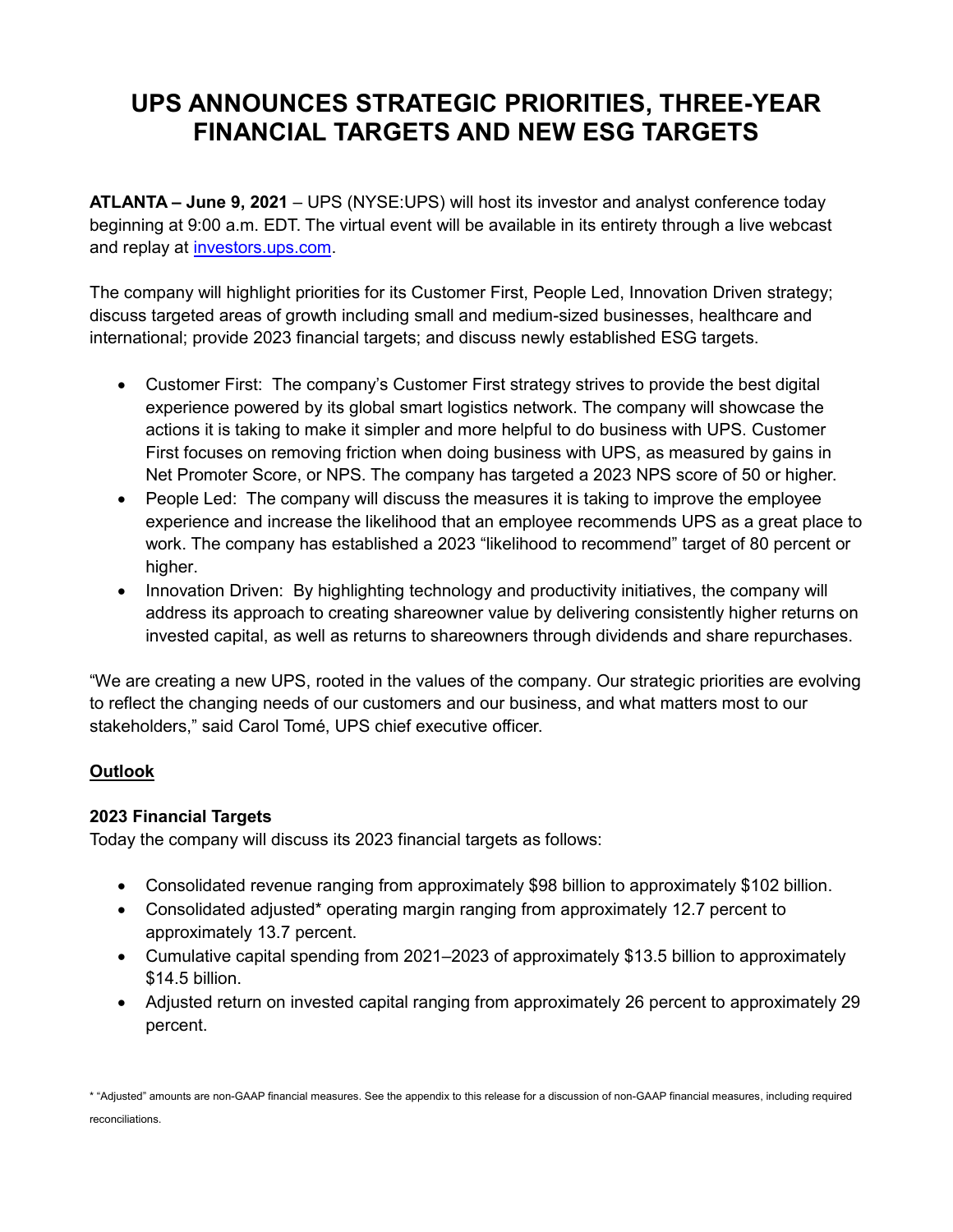The company is only able to provide operating margin and return on invested capital guidance on an adjusted (non-GAAP) basis because it is not possible to predict or provide a reconciliation reflecting the impact of future pension mark-to-market or other unknown or unanticipated potential adjustments which would be included in reported (GAAP) results and which could be material.

# **ESG Targets**

The company is also announcing a new set of company-wide ESG targets, including its pledge to be carbon neutral across scope 1, 2 and 3 emissions in its global operations by 2050. Interim 2035 environmental sustainability targets include:

- 50% reduction in CO2 per package delivered for its global small package operations (2020 base year).
- 100% of company facilities powered by renewable electricity.
- 30% of the fuel used in its global air fleet be sustainable aviation fuel.

UPS has published its ESG strategy at [investors.ups.com/esg.](https://investors.ups.com/esg)

# Contacts:

UPS Media Relations: 404-828-7123 or [pr@ups.com](mailto:pr@ups.com) UPS Investor Relations: 404-828-6059 (option 2) or [investor@ups.com](mailto:investor@ups.com)

# # #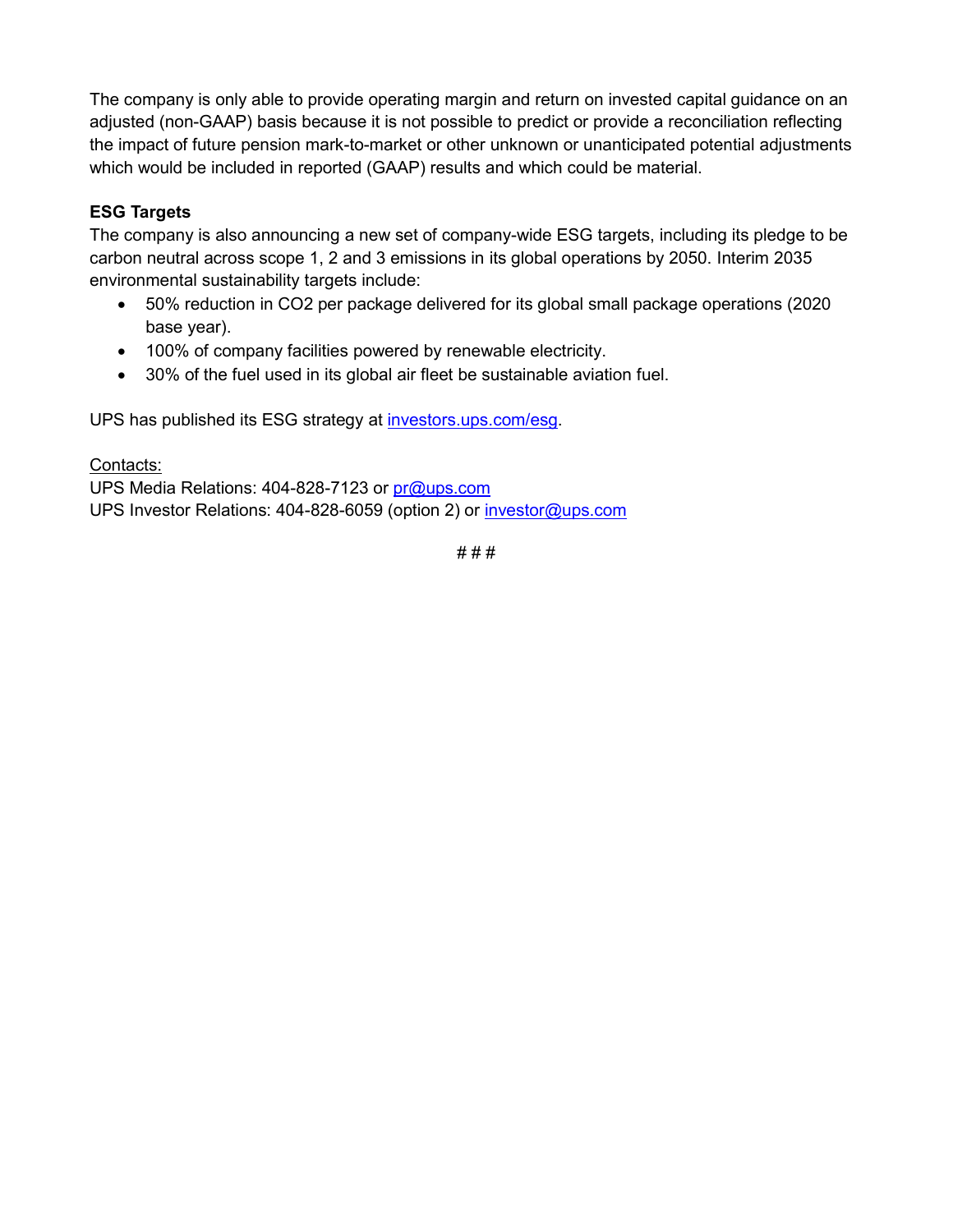# **About UPS**

UPS (NYSE: UPS) is one of the world's largest package delivery companies with 2020 revenue of \$84.6 billion, and provides a broad range of integrated logistics solutions for customers in more than 220 countries and territories. The company's more than 540,000 employees embrace a strategy that is simply stated and powerfully executed: Customer First. People Led. Innovation Driven. UPS is committed to reducing its impact on the environment and supporting the communities we serve around the world. UPS also takes a strong and unwavering stance in support of diversity, equality, and inclusion. The company can be found on the Internet at **[www.ups.com](http://www.ups.com/)**, with more information at **[about.ups.com](https://about.ups.com/us/en/home.html)** and **[www.investors.ups.com](http://www.investors.ups.com/)**.

#### **Forward-Looking Statements**

This release contains "forward-looking statements" within the meaning of the Private Securities Litigation Reform Act of 1995. Statements other than those of current or historical fact, and all statements accompanied by terms such as "will," "believe," "project," "expect," "estimate," "assume," "intend," "anticipate," "target," "plan," and similar terms, are intended to be forward-looking statements. Forward-looking statements are made subject to the safe harbor provisions of the federal securities laws pursuant to Section 27A of the Securities Act of 1933 and Section 21E of the Securities Exchange Act of 1934.

From time to time, we also include written or oral forward-looking statements in other publicly disclosed materials. Such statements may relate to our intent, belief, forecasts of, or current expectations about our strategic direction, prospects, future results, or future events; they do not relate strictly to historical or current facts. Management believes that these forward-looking statements are reasonable as and when made. However, caution should be taken not to place undue reliance on any forward-looking statements because such statements speak only as of the date when made and the future, by its very nature, cannot be predicted with certainty.

Forward-looking statements are subject to certain risks and uncertainties that could cause actual results to differ materially from our historical experience and our present expectations or anticipated results. These risks and uncertainties, include, but are not limited to: continued uncertainties related to the impact of the COVID-19 pandemic on our business and operations, financial performance and liquidity, our customers and suppliers, and on the global economy; changes in general economic conditions, in the U.S. or internationally; significant competition on a local, regional, national and international basis; changes in our relationships with our significant customers; changes in the regulatory environment in the U.S. or internationally; increased or more complex physical or data security requirements; legal, regulatory or market responses to global climate change; results of negotiations and ratifications of labor contracts; strikes, work stoppages or slowdowns by our employees; the effects of changing prices of energy, including gasoline, diesel and jet fuel, and interruptions in supplies of these commodities; changes in exchange rates or interest rates; uncertainty from the expected discontinuance of LIBOR and transition to any other interest rate benchmark; our ability to maintain our brand image; our ability to attract and retain qualified employees; breaches in data security; disruptions to the Internet or our technology infrastructure; interruptions in or impacts on our business from natural or man-made events or disasters including terrorist attacks, epidemics or pandemics; our ability to accurately forecast our future capital investment needs; exposure to changing economic, political and social developments in international and emerging markets; changes in business strategy, government regulations, or economic or market conditions that may result in impairment of our assets; increases in our expenses or funding obligations relating to employee health, retiree health and/or pension benefits; potential additional U.S. or international tax liabilities; potential claims or litigation related to labor and employment, personal injury, property damage, business practices, environmental liability and other matters; our ability to realize the anticipated benefits from acquisitions, dispositions, joint ventures or strategic alliances; our ability to realize the anticipated benefits from our transformation initiatives; cyclical and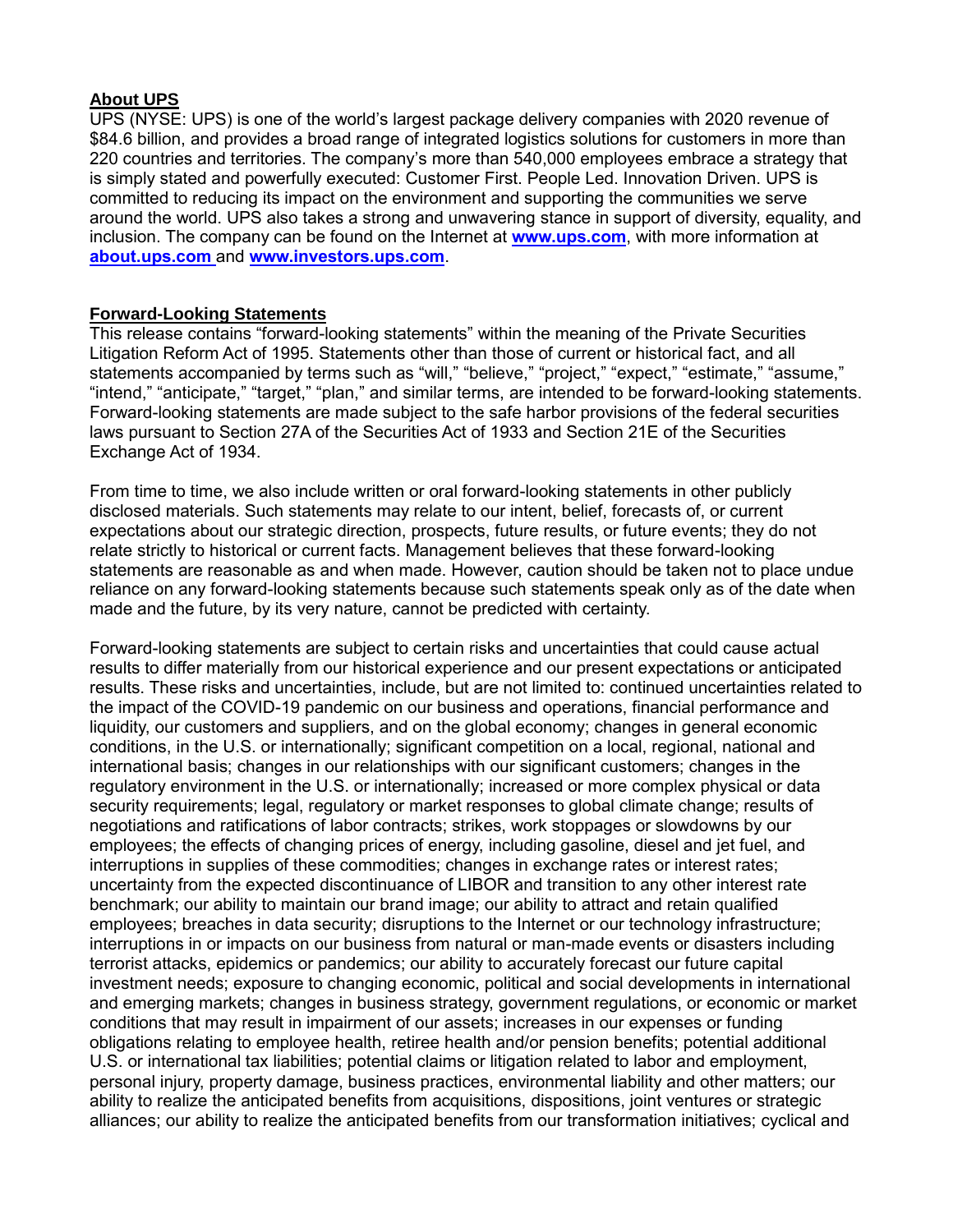seasonal fluctuations in our operating results; our ability to manage insurance and claims expenses; and other risks discussed in our filings with the Securities and Exchange Commission from time to time, including our Annual Report on Form 10-K for the year ended December 31, 2020 and subsequently filed reports. You should consider the limitations on, and risks associated with, forwardlooking statements and not unduly rely on the accuracy of predictions contained in such forwardlooking statements. We do not undertake any obligation to update forward-looking statements to reflect events, circumstances, changes in expectations, or the occurrence of unanticipated events after the date of those statements. Company goals are aspirational and not guarantees or promises that all goals will be met. Statistics and metrics relating to ESG matters are estimates and may be based on assumptions or developing standards.

#### **Non-GAAP Financial Measures; Reconciliations**

From time to time we supplement the reporting of our financial information determined under generally accepted accounting principles ("GAAP") with certain non-GAAP financial measures. These include: "adjusted" compensation and benefits; operating expenses; earnings before interest, taxes, depreciation and amortization ("EBITDA"); operating profit; operating margin; other income and (expense); income before income taxes; income tax expense; effective tax rate; net income; and earnings per share. We present revenue and revenue per piece on a constant currency basis. Additionally, we disclose free cash flow, return on invested capital ("ROIC") and the ratio of adjusted total debt to adjusted EBITDA.

We believe that these non-GAAP measures provide meaningful information to assist users of our financial statements in more fully understanding our financial results and cash flows and assessing our ongoing performance, because they exclude items that may not be indicative of, or are unrelated to, our underlying operations and may provide a useful baseline for analyzing trends in our underlying businesses. These non-GAAP measures are used internally by management for business unit operating performance analysis, business unit resource allocation and in connection with incentive compensation award determinations.

Non-GAAP financial measures should be considered in addition to, and not as an alternative for, our reported results prepared in accordance with GAAP. Our adjusted financial information does not represent a comprehensive basis of accounting. Therefore, our adjusted financial information may not be comparable to similarly titled information reported by other companies.

#### *Restructuring and Other Charges*

Adjusted EBITDA, operating profit, operating margin, income before income taxes, net income and earnings per share may exclude the impact of charges related to any restructuring programs, including transformation costs and asset impairments.

#### *Costs Related to Legal Contingencies and Expenses*

Adjusted EBITDA, operating profit, operating margin, pre-tax income, net income and earnings per share may exclude the impact of costs related to certain of our legal contingencies and expenses that are associated with non-routine legal matters. We believe this adjusted information provides a useful comparison of year-to-year financial performance without considering the impact of these non-routine contingencies and expenses. We evaluate our performance on this adjusted basis.

#### *Changes in Foreign Currency Exchange Rates and Hedging Activities*

Currency-neutral revenue, revenue per piece and operating profit exclude the period over period impact of foreign currency exchange rate changes and any foreign currency hedging activities. These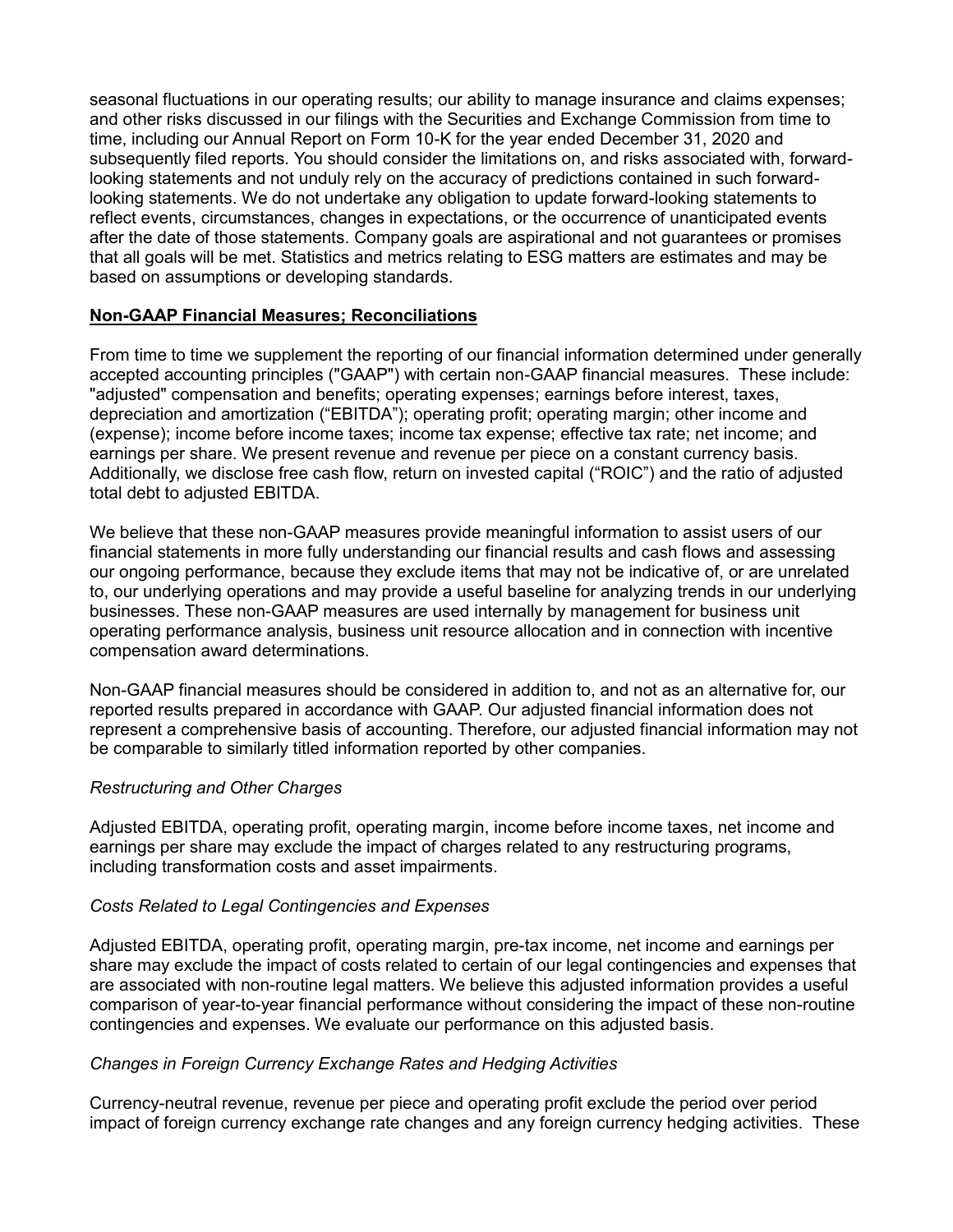measures are calculated by dividing current period reported U.S. dollar revenue, revenue per piece and operating profit by the current period average exchange rates to derive current period local currency revenue, revenue per piece and operating profit. The derived amounts are then multiplied by the average foreign exchange rates used to translate the comparable results for each month in the prior year period (including the impact of any foreign currency hedging activities). The difference between the current period reported U.S. dollar revenue, revenue per piece and operating profit and the derived current period U.S. dollar revenue, revenue per piece and operating profit is the period over period impact of foreign currency exchange rate and hedging activities.

#### *Mark-To-Market Pension and Postretirement Adjustments*

We recognize changes in the fair value of plan assets and net actuarial gains and losses in excess of a 10% corridor for our pension and postretirement defined benefit plans immediately as part of other pension income (expense). We supplement our presentation of certain financial data with non-GAAP measures that exclude the impact of gains and losses recognized in excess of the 10% corridor and the related income tax effects. We believe excluding these mark-to-market impacts provides important supplemental information by removing the volatility associated with short-term changes in market interest rates, equity values, and similar factors.

The deferred income tax effects of mark-to-market pension and postretirement adjustments are calculated by multiplying the statutory tax rates applicable in each tax jurisdiction, including the U.S. federal jurisdiction and various U.S. state and non-U.S. jurisdictions, by the adjustments.

#### *Free Cash Flow*

We calculate free cash flow as cash flows from operating activities less capital expenditures, proceeds from disposals of property, plant and equipment, and plus or minus the net changes in finance receivables and other investing activities. We believe free cash flow is an important indicator of how much cash is generated by our ongoing business operations and we use this as a measure of incremental cash available to invest in our business, meet our debt obligations and return cash to shareowners.

#### *Return on Invested Capital*

ROIC is calculated as the trailing twelve months ("TTM") of adjusted operating income divided by the average of total debt, non-current pension and postretirement benefit obligations and shareowners' equity, at the current period end and the corresponding period end of the prior year. Because ROIC is not a measure defined by GAAP, we calculate it, in part, using non-GAAP financial measures that we believe are most indicative of our ongoing business performance. We consider ROIC to be a useful measure for evaluating the effectiveness and efficiency of our long-term capital investments.

#### *Adjusted Total Debt / Adjusted EBITDA*

Adjusted total debt is defined as our long-term debt and finance leases, including current maturities, plus non-current pension and postretirement benefit obligations. Adjusted EBITDA is defined as earnings before interest, taxes, depreciation and amortization adjusted for restructuring and other costs and investment income and other. We believe the ratio of adjusted total debt to adjusted EBITDA is an important indicator of our financial strength, and is a ratio used by third parties when evaluating the level of our indebtedness.